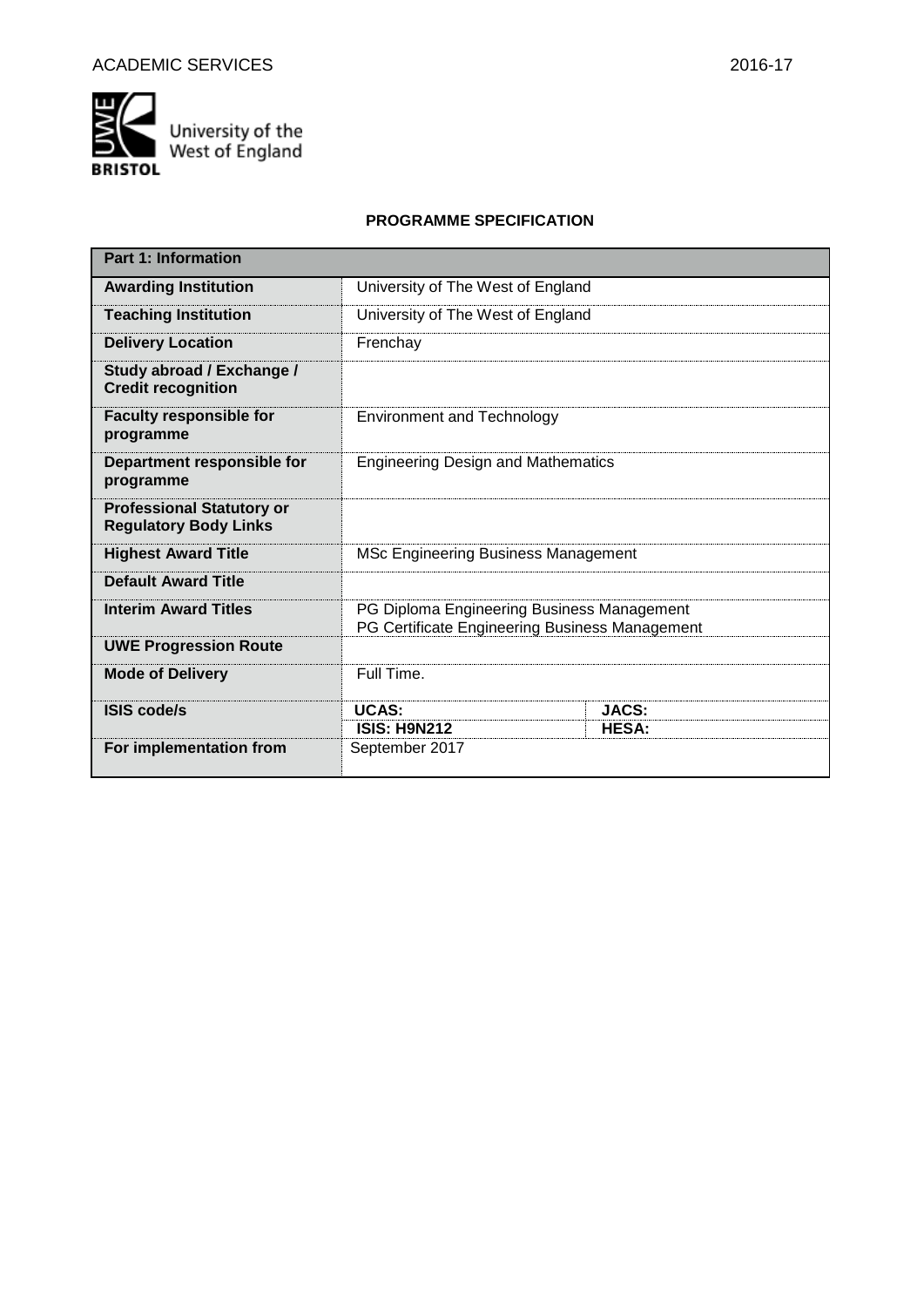## **Part 2: Description**

This postgraduate degree is designed to provide access to employment with high earning potential in a professional engineering environment and is accessible to graduates from engineering or business disciplines. Through deepening the students understanding of the discipline of engineering and business management, and focusing on the application of knowledge in a real-world context, this programme is particularly relevant to the needs of organisations operating in the technology and engineering sectors.

The programme brings together expertise from both the Faculty of Environment and Technology and the Faculty of Business and Law. In addition, students will be provided with the opportunity to develop their skills and employability through interaction with external speakers from industry and through developing high-level skills in critical problem solving, analytics, critical thinking, oral and written communication.

Graduates of MSc Engineering Business Management programme will be equipped to access employment in a wide variety of professional contexts, and/or to commence doctoral level study. Engineering and technology managers are employed throughout the economy, for example; *Operations Manager, Business Consultant, Business Analyst, Engineering Project Manager, Supply Chain Consultant, Trade Analyst, Product Manager, Applications Engineer and production manager.*

The Engineering Business Management programme aims to:

- Provide opportunities for graduates from a range of backgrounds to develop themselves to meet the industry need for future managers who have both a mix of technology and business skills and knowledge within the engineering and technology sector;
- Provide a multi-disciplinary learning environment that will enable graduates to develop managerial capabilities and vision to face the challenges of the future, through engagement with academic expertise. Their understanding of real-world business practice will be enhanced through seminars delivered by experienced external speakers;
- Support graduates to gain a comprehensive understanding of global challenges, in order to respond with change initiatives and strategies that strengthens organisation competitiveness;
- Prepare graduates for progression to study doctoral degrees in engineering business management research;
- Develop critical thinking, problem-solving transferable and continuous learning skills that will be valuable to graduates in their employability and in accelerating their career progression.
- Provide appropriate facilities and resources from both the Faculty of Environment and Technology and the Faculty of Business and Law to deliver a high-quality teaching and learning experience for students, as appropriate.

**Programme requirements for the purposes of the Higher Education Achievement Record (HEAR)** The programme is aimed at postgraduate students who are able to apply their professional management knowledge and skills in an engineering and technology context.

A successful graduate will be highly strategic and able to provide leadership in the way they articulate their knowledge in the context of 21<sup>st</sup> century global challenges facing multinational organisations and SMEs. On completion, graduates will have experienced individual and group projects, demonstrating an ability to work independently and in a team. Graduates will be professionals who understand their strengths and able to work across different business cultures and manage complex projects. **Regulations**

Approved to [University Regulations and Procedures](http://www1.uwe.ac.uk/students/academicadvice/assessments/regulationsandprocedures.aspx)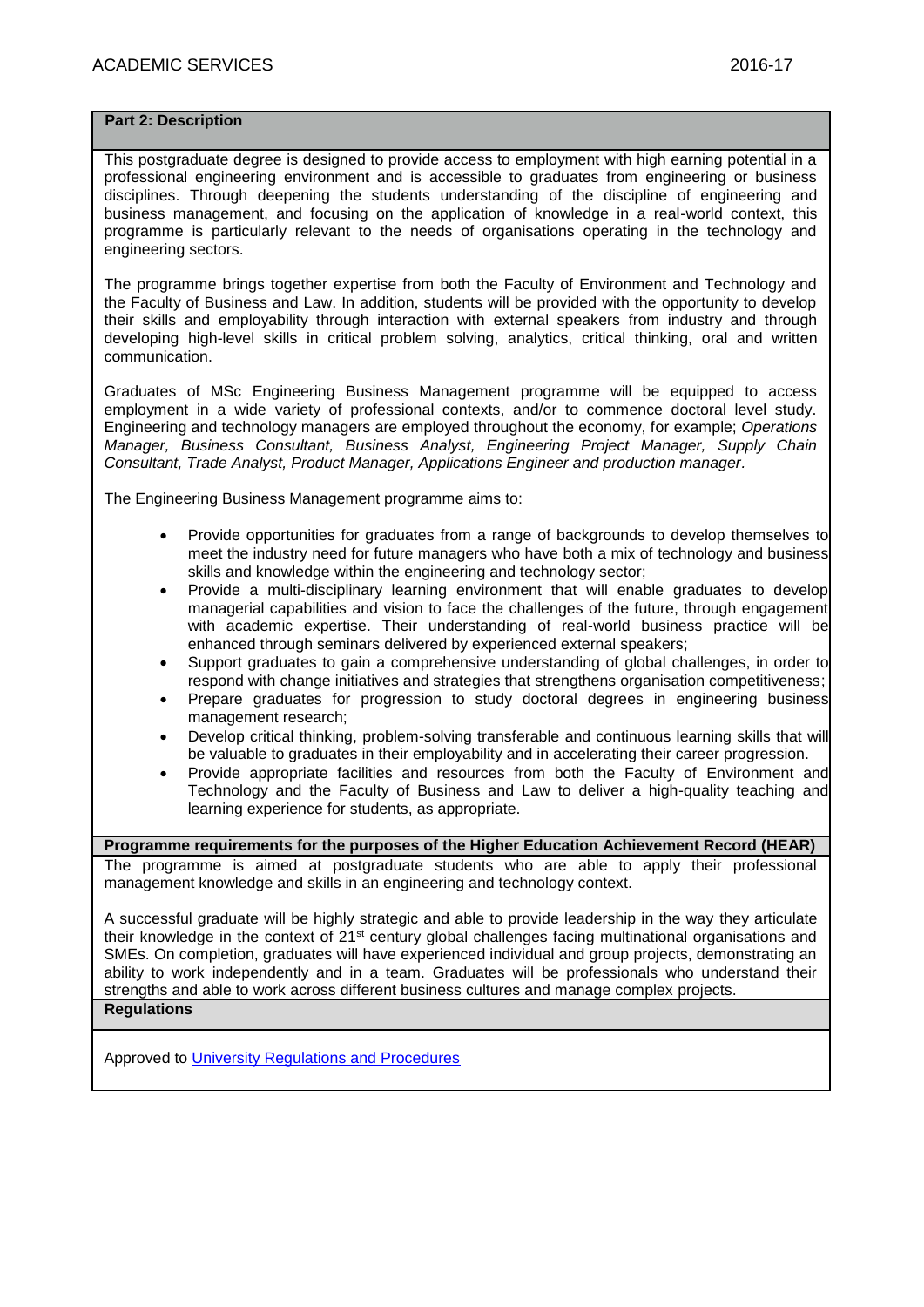## **Part 3: Learning Outcomes of the Programme**

### *A. Knowledge and Understanding (subject specific)*

- *1. Interpret and critically evaluate the contribution of innovation, technology, leadership, and system thinking in responding to dynamic changes in the technology and engineering business environment*
- *2. Apply business and management techniques to address realistic technology/engineering challenges drawn from a variety of real-world application.*
- *3. Understand the nature of conflict in a multi-functional technology business environment. Balancing operational objectives with organisational priorities and maintaining a clear "line of sight" to the customer needs and their perception of value.*
- *4. Demonstrate strategic management thinking and critical examination of business recommendations and decisions in various functions and contexts for sustainable competitiveness of an engineering/technology business.*
- *5. Demonstrate inclusive knowledge and understanding of the key management theories, models and frameworks required for managers in the technology and engineering sector.*
- *6. Assimilate and apply multi-disciplinary knowledge to tackle current organisational, industrial and/or global challenges.*

## *B. Intellectual Skills (generic)*

- *1. Develop enhanced practical skills in the management of technology and engineering business capabilities*
- *2. Develop leadership characteristics to advise on strategic operational and management issues for engineering and technology firms.*
- *3. Analyse recent developments in engineering/technology industry and their strategic operation and management impacts*
- *4. Critically evaluate information and demonstrate effective decision-making based on the outcomes evaluation*
- *5. Translate real-world challenges into relevant business intelligence with clear vision for the route of creating new capabilities to increase/enhance competitiveness to safeguard long-term success.*

## *C. Subject/Professional/Practical Skills (subject specific)*

- *1. Apply technology and business management skills/knowledge to complex and unfamiliar problems situations and to provide effective recommendations to multidisciplinary problems.*
- *2. Apply both management and engineering concepts, ideas and theories in a variety of contexts such as operation strategy, technology innovation, project management, and strategic decision making.*
- *3. Use professional management language, frameworks and methods in the description and analysis of technology and engineering*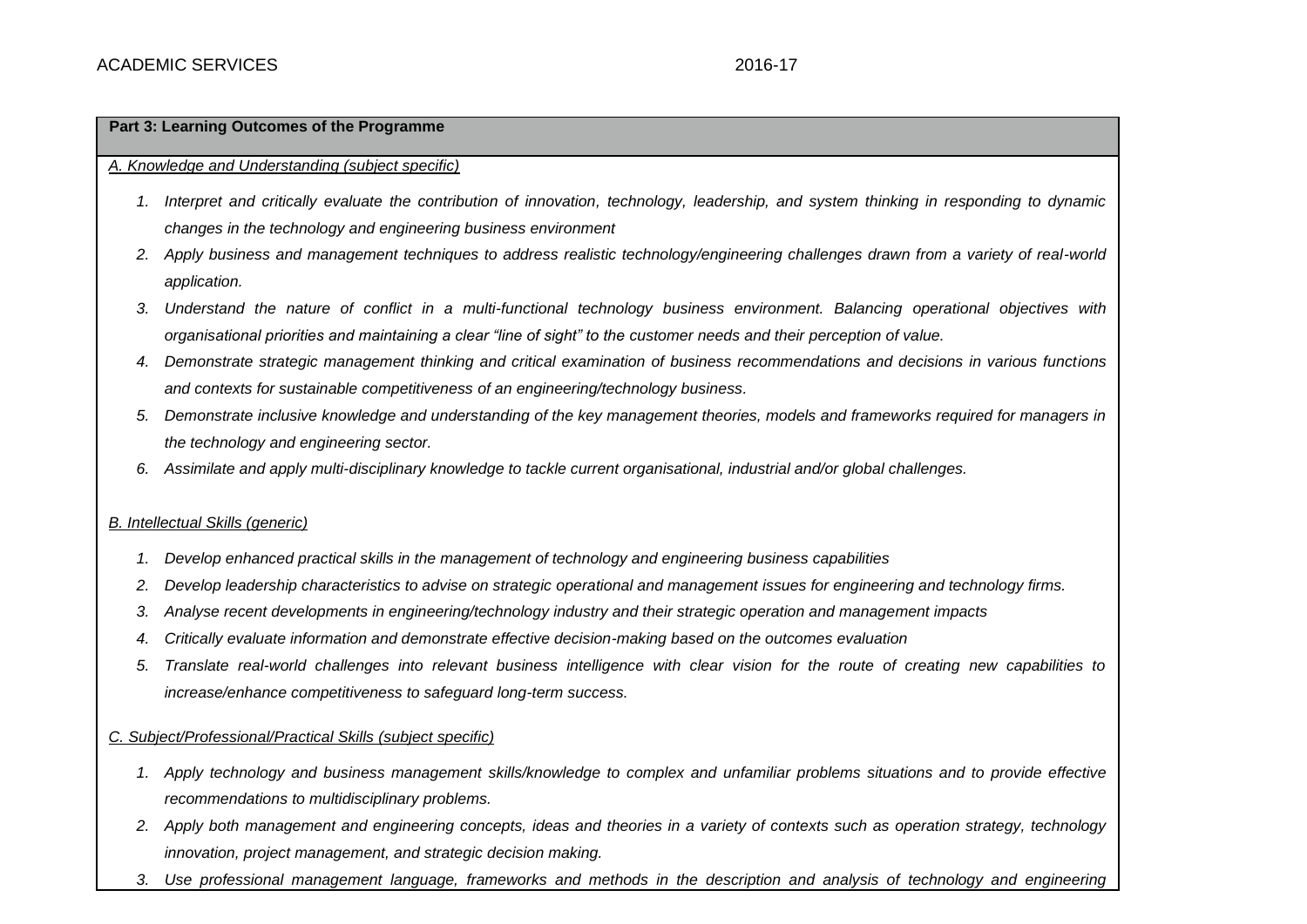### **Part 3: Learning Outcomes of the Programme**

*application and problems;*

- *4. Demonstrate effective professional team skills and receive feedback from peers in order to achieve mutual goals.*
- *5. Acknowledge others' perspectives, experience, creativity, and contributions to problems and be able to debate, adopt and adapt to external knowledge and information.*
- *6. Analyse data, use technology and business information in a real-world context in order to develop appropriate business solutions.*

## *D. Transferable Skills and other attributes (generic)*

- *1. Communicate effectively using professional English, both orally and through written reports*
- *2. Demonstrate the ability to effectively manage oneself and time to deliver agreed outcomes and meet deadlines*
- *3. Deliver a substantial individual project and exercise decision making seeking practical recommendations where application of knowledge is essential to optimal solutions for multifaceted problem*
- *4. Work in multidisciplinary teams and take responsibility for individual and shared objectives, understanding the benefits and complications inherent within team working*
- *5. Take a logical and systematic approach to problem formulation, solution and decision making*
- *6. Demonstrate the ability to learn independently and embrace the concept of life-long learning*
- *7. To be able to critically review available professional and academic literature that is relevant to the subject discipline and use this to enhance understanding of their discipline*
- *8. To be able to communicate professional and academic requirements in a manner that is meaningful to all relevant levels and functions in the real-world context*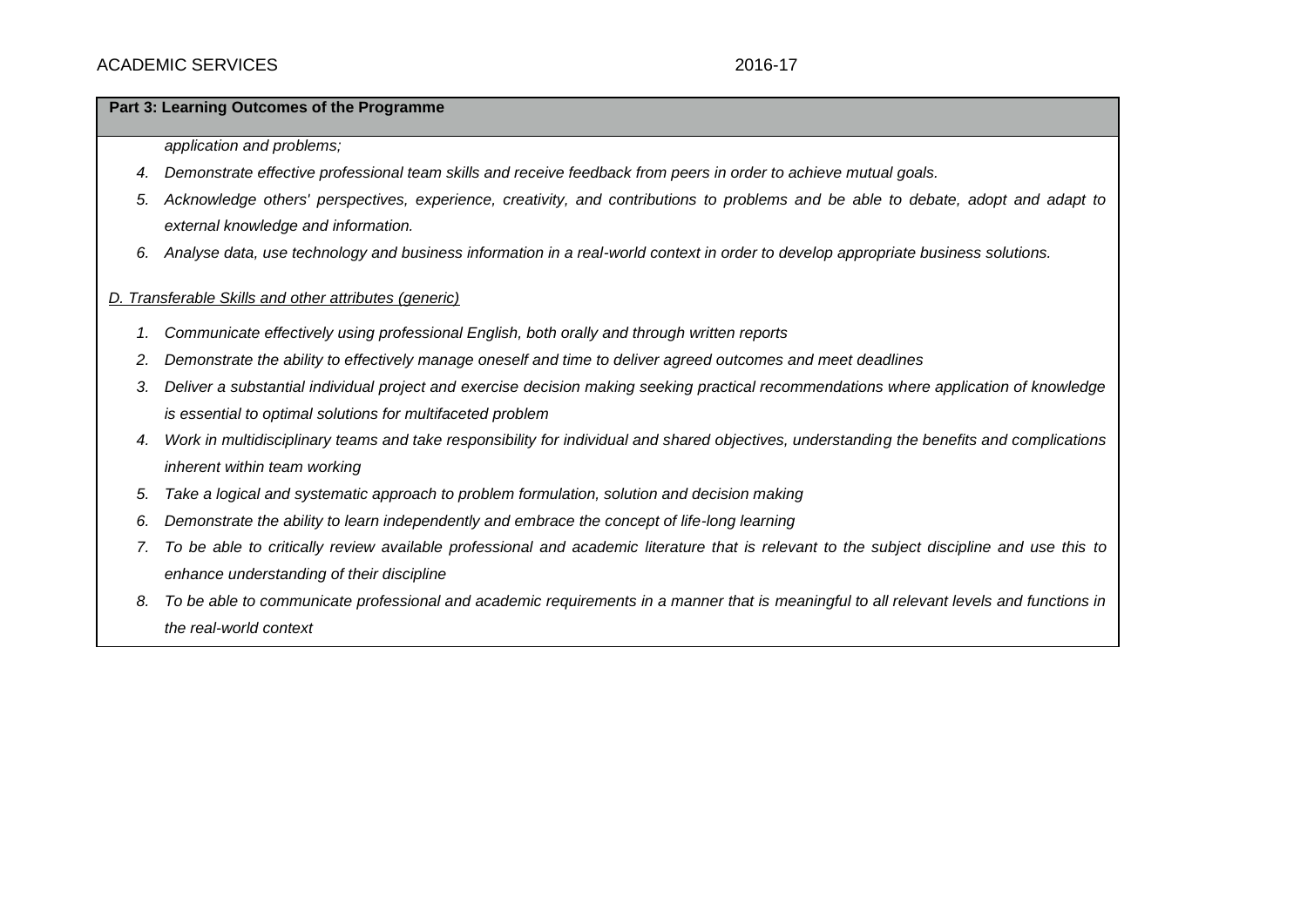# ACADEMIC SERVICES 2016-17

| Engineering Management for Global Challenges<br>Strategic Analysis of Technical Operations<br>UFMFJM-15-M<br>Process Design and Management<br>UFMF77-15-M<br>Engineering Project Management<br>Postgraduate Dissertation<br>Meeting Customer Needs<br>UMAD47-15-M<br>Managing Finance<br>UFMFBM-30-M<br>5-M<br>UFMFTF-60-M<br>UFMF78-15-M<br>UMKCQT-1<br><b>Learning Outcomes:</b><br>A) Knowledge and understanding of:<br>1 Interpret and critically evaluate the contribution of<br>innovation, technology, leadership, and system thinking<br>$\boldsymbol{\mathsf{X}}$<br>$\mathsf{X}$<br>X<br>in responding to dynamic changes in the technology and<br>engineering business environment<br>2 Apply business and management techniques to<br>$\boldsymbol{\mathsf{X}}$<br>X<br>X<br>X<br>address realistic technology/engineering challenges<br>drawn from a variety of real-world application.<br>3 Understand the nature of conflict in a multi-functional<br>technology business environment. Balancing operational<br>X<br>$\pmb{\times}$<br>objectives with organisational priorities and maintaining a<br>X<br>clear "line of sight" to the customer needs and their<br>perception of value.<br>4 Demonstrate strategic management thinking and<br>critical examination of business recommendations and<br>$\boldsymbol{\mathsf{X}}$<br>$\mathsf X$<br>decisions in various functions and<br>contexts<br>for<br>sustainable<br>competitiveness<br>of<br>an<br>engineering/technology business.<br>5 Demonstrate inclusive knowledge and understanding of<br>the key management theories, models and frameworks<br>$\boldsymbol{\mathsf{X}}$<br>$\mathsf X$<br>X<br>X<br>required for managers in the technology and engineering<br>sector.<br>6 Assimilate and apply multi-disciplinary knowledge to | Part 3: Learning Outcomes of the Programme |                                                         |  |  |  |  |                           |             |   |  |
|------------------------------------------------------------------------------------------------------------------------------------------------------------------------------------------------------------------------------------------------------------------------------------------------------------------------------------------------------------------------------------------------------------------------------------------------------------------------------------------------------------------------------------------------------------------------------------------------------------------------------------------------------------------------------------------------------------------------------------------------------------------------------------------------------------------------------------------------------------------------------------------------------------------------------------------------------------------------------------------------------------------------------------------------------------------------------------------------------------------------------------------------------------------------------------------------------------------------------------------------------------------------------------------------------------------------------------------------------------------------------------------------------------------------------------------------------------------------------------------------------------------------------------------------------------------------------------------------------------------------------------------------------------------------------------------------------------------------------------------------------------------------------------------------------------------|--------------------------------------------|---------------------------------------------------------|--|--|--|--|---------------------------|-------------|---|--|
|                                                                                                                                                                                                                                                                                                                                                                                                                                                                                                                                                                                                                                                                                                                                                                                                                                                                                                                                                                                                                                                                                                                                                                                                                                                                                                                                                                                                                                                                                                                                                                                                                                                                                                                                                                                                                  |                                            |                                                         |  |  |  |  |                           |             |   |  |
|                                                                                                                                                                                                                                                                                                                                                                                                                                                                                                                                                                                                                                                                                                                                                                                                                                                                                                                                                                                                                                                                                                                                                                                                                                                                                                                                                                                                                                                                                                                                                                                                                                                                                                                                                                                                                  |                                            |                                                         |  |  |  |  |                           |             |   |  |
|                                                                                                                                                                                                                                                                                                                                                                                                                                                                                                                                                                                                                                                                                                                                                                                                                                                                                                                                                                                                                                                                                                                                                                                                                                                                                                                                                                                                                                                                                                                                                                                                                                                                                                                                                                                                                  |                                            |                                                         |  |  |  |  |                           |             |   |  |
|                                                                                                                                                                                                                                                                                                                                                                                                                                                                                                                                                                                                                                                                                                                                                                                                                                                                                                                                                                                                                                                                                                                                                                                                                                                                                                                                                                                                                                                                                                                                                                                                                                                                                                                                                                                                                  |                                            |                                                         |  |  |  |  |                           |             |   |  |
|                                                                                                                                                                                                                                                                                                                                                                                                                                                                                                                                                                                                                                                                                                                                                                                                                                                                                                                                                                                                                                                                                                                                                                                                                                                                                                                                                                                                                                                                                                                                                                                                                                                                                                                                                                                                                  |                                            |                                                         |  |  |  |  |                           |             |   |  |
|                                                                                                                                                                                                                                                                                                                                                                                                                                                                                                                                                                                                                                                                                                                                                                                                                                                                                                                                                                                                                                                                                                                                                                                                                                                                                                                                                                                                                                                                                                                                                                                                                                                                                                                                                                                                                  |                                            |                                                         |  |  |  |  |                           |             |   |  |
|                                                                                                                                                                                                                                                                                                                                                                                                                                                                                                                                                                                                                                                                                                                                                                                                                                                                                                                                                                                                                                                                                                                                                                                                                                                                                                                                                                                                                                                                                                                                                                                                                                                                                                                                                                                                                  |                                            |                                                         |  |  |  |  |                           |             |   |  |
| challenges.<br>(B) Intellectual Skills                                                                                                                                                                                                                                                                                                                                                                                                                                                                                                                                                                                                                                                                                                                                                                                                                                                                                                                                                                                                                                                                                                                                                                                                                                                                                                                                                                                                                                                                                                                                                                                                                                                                                                                                                                           |                                            | tackle current organisational, industrial and/or global |  |  |  |  | $\boldsymbol{\mathsf{X}}$ | $\mathsf X$ | Χ |  |
| Χ<br>1 Develop enhanced practical skills in the management<br>Х<br>х                                                                                                                                                                                                                                                                                                                                                                                                                                                                                                                                                                                                                                                                                                                                                                                                                                                                                                                                                                                                                                                                                                                                                                                                                                                                                                                                                                                                                                                                                                                                                                                                                                                                                                                                             |                                            |                                                         |  |  |  |  |                           |             |   |  |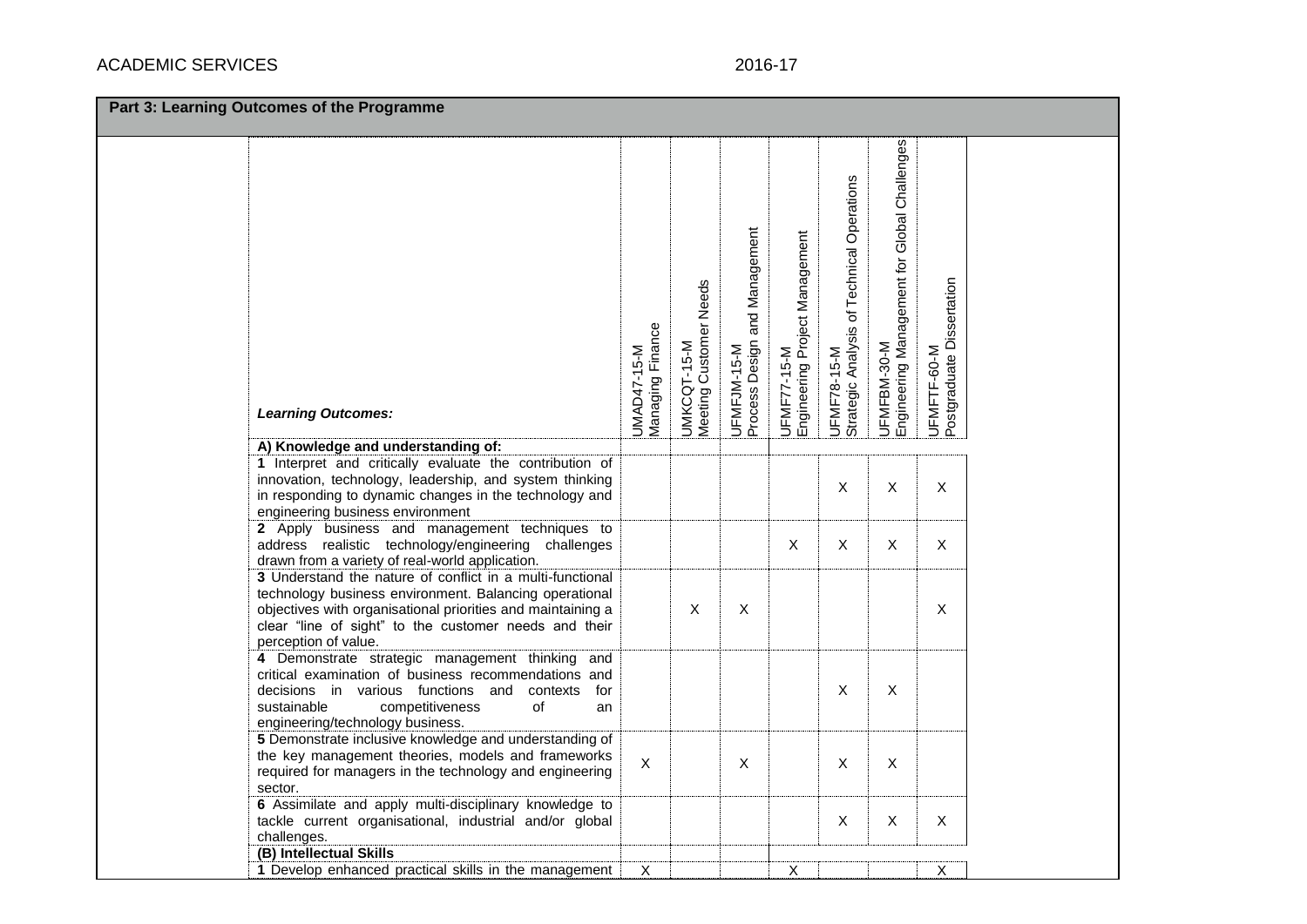# 2016-17

|  |  | <b>Part 3: Learning Outcomes of the Programme</b> |
|--|--|---------------------------------------------------|
|--|--|---------------------------------------------------|

| of technology and engineering business capabilities                                              |              |                           |              |              |                           |                |              |
|--------------------------------------------------------------------------------------------------|--------------|---------------------------|--------------|--------------|---------------------------|----------------|--------------|
| 2 Develop leadership characteristics to advise<br>on                                             |              |                           |              |              |                           |                |              |
| strategic operational and management issues<br>for                                               |              |                           | $\mathsf{X}$ |              | $\boldsymbol{\mathsf{X}}$ | $\mathsf{X}$   | $\mathsf{X}$ |
| engineering and technology firms.                                                                |              |                           |              |              |                           |                |              |
| developments<br>Analyse<br>recent<br>3<br>in                                                     |              |                           |              |              |                           |                |              |
| engineering/technology industry and their strategic                                              |              |                           | $\mathsf{X}$ |              | X                         |                | X            |
| operation and management impacts                                                                 |              |                           |              |              |                           |                |              |
| 4 Critically evaluate information and demonstrate                                                |              |                           |              |              |                           |                |              |
| effective decision-making based on the outcomes                                                  | $\mathsf{X}$ | $\pmb{\times}$            |              |              | X                         | $\pmb{\times}$ | X            |
| evaluation                                                                                       |              |                           |              |              |                           |                |              |
| 5 Translate real-world challenges into relevant business                                         |              |                           |              |              |                           |                |              |
| intelligence with clear vision for the route of creating new                                     | $\times$     | $\boldsymbol{\mathsf{X}}$ |              |              | $\sf X$                   | $\times$       | X            |
| capabilities to increase/enhance competitiveness to                                              |              |                           |              |              |                           |                |              |
| safeguard long-term success.                                                                     |              |                           |              |              |                           |                |              |
| (C) Subject/Professional/Practical Skills                                                        |              |                           |              |              |                           |                |              |
| 1 Apply technology and business management                                                       |              |                           |              |              |                           |                |              |
| skills/knowledge to complex and unfamiliar problems                                              |              |                           |              | $\mathsf X$  | X                         | $\times$       | X            |
| situations and to provide effective recommendations to                                           |              |                           |              |              |                           |                |              |
| multidisciplinary problems.                                                                      |              |                           |              |              |                           |                |              |
| 2 Apply both management and engineering concepts,                                                |              |                           |              |              |                           |                |              |
| ideas and theories in a variety of contexts such as                                              |              |                           |              | $\times$     | X                         | X              | X            |
| operation strategy, technology innovation, project<br>management, and strategic decision making. |              |                           |              |              |                           |                |              |
| 3 Use professional management language, frameworks                                               |              |                           |              |              |                           |                |              |
| and methods in the description and analysis of                                                   |              | $\mathsf X$               | $\mathsf X$  |              | $\mathsf X$               | $\mathsf{X}$   |              |
| technology and engineering application and problems;                                             |              |                           |              |              |                           |                |              |
| 4 Demonstrate effective professional team skills and                                             |              |                           |              |              |                           |                |              |
| receive feedback from peers in order to achieve mutual                                           |              |                           |              | $\times$     | $\times$                  | $\times$       |              |
| goals.                                                                                           |              |                           |              |              |                           |                |              |
| 5 Acknowledge<br>others' perspectives,<br>experience,                                            |              |                           |              |              |                           |                |              |
| creativity, and contributions to problems and be able to                                         |              |                           |              |              |                           |                |              |
| debate, adopt and adapt to external knowledge and                                                |              |                           |              | $\mathsf{X}$ | $\mathsf{X}$              | $\mathsf{X}$   | $\mathsf{X}$ |
| information.                                                                                     |              |                           |              |              |                           |                |              |
| 6 Analyse data, use technology and business information                                          |              |                           |              |              |                           |                |              |
| in a real-world context in order to develop appropriate                                          | $\mathsf{X}$ | $\mathsf{X}$              |              |              | $\mathsf X$               | $\mathsf{X}$   |              |
| business solutions.                                                                              |              |                           |              |              |                           |                |              |
| (D) Transferable skills and other attributes                                                     |              |                           |              |              |                           |                |              |
| 1 Communicate effectively using professional English,                                            | $\mathsf{X}$ | $\mathsf{X}$              | $\mathsf{X}$ | $\mathsf{X}$ | X                         | X              | $\mathsf{X}$ |
| both orally and through written reports                                                          |              |                           |              |              |                           |                |              |
| 2 Demonstrate the ability to effectively manage oneself                                          |              |                           |              |              |                           |                | X            |
| and time to deliver agreed outcomes and meet deadlines                                           |              |                           |              |              |                           |                |              |
| 3 Deliver a substantial individual project and exercise                                          |              |                           |              |              |                           |                |              |
| decision making seeking practical recommendations                                                |              |                           |              |              |                           |                | X            |
| where application of knowledge is essential to optimal                                           |              |                           |              |              |                           |                |              |
| solutions for multifaceted problem                                                               |              |                           |              |              |                           |                |              |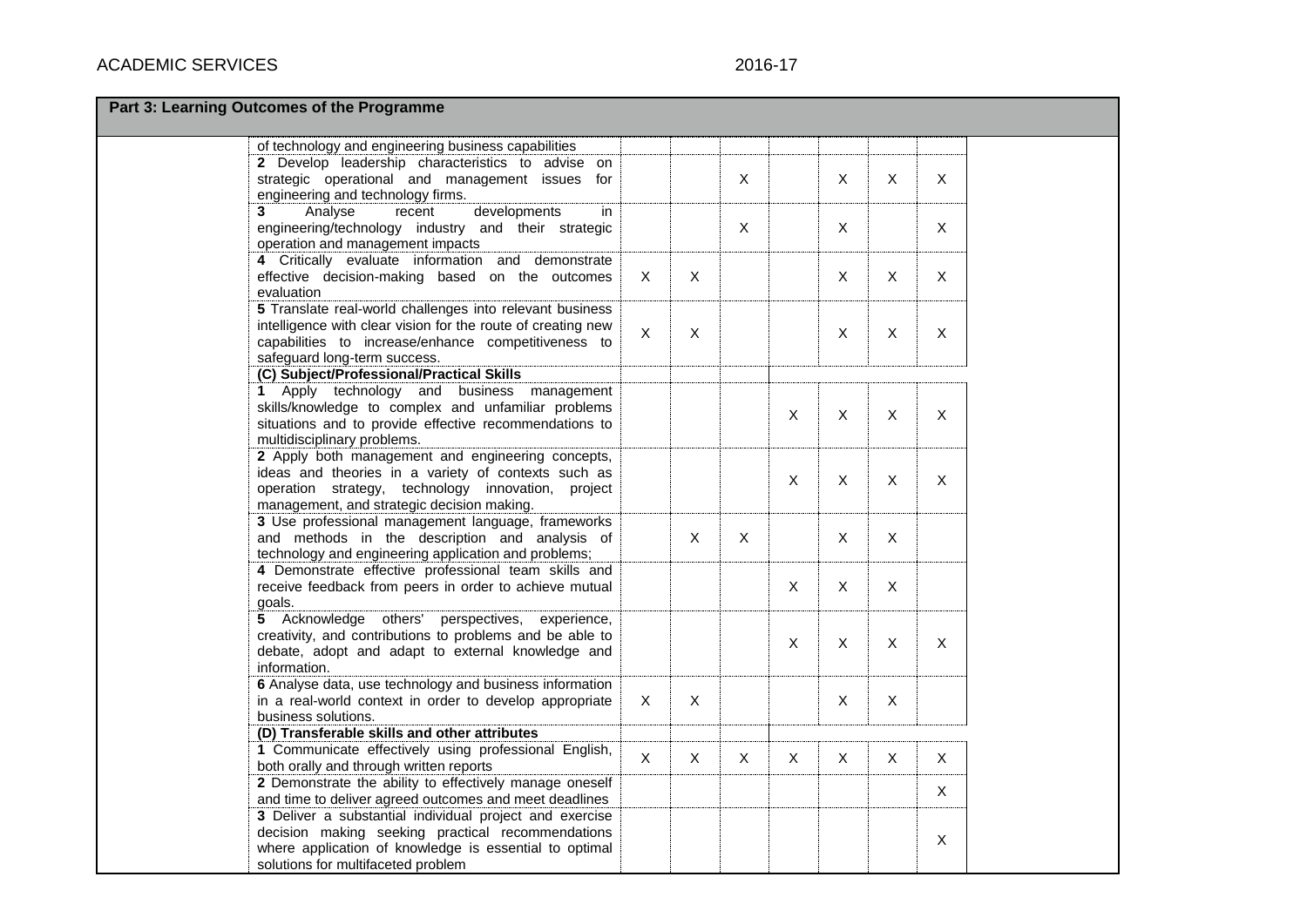# 2016-17

| Part 3: Learning Outcomes of the Programme                                                                                                                                                     |                  |  |  |  |  |  |  |  |
|------------------------------------------------------------------------------------------------------------------------------------------------------------------------------------------------|------------------|--|--|--|--|--|--|--|
| 4 Work in multidisciplinary teams and take responsibility<br>for individual and shared objectives, understanding the<br>benefits and complications inherent within team working                | X<br>X<br>ᄉ      |  |  |  |  |  |  |  |
| 5 Take a logical and systematic approach to problem<br>formulation, solution and decision making                                                                                               | X<br>X<br>X<br>v |  |  |  |  |  |  |  |
| 6 Demonstrate the ability to learn independently and<br>embrace the concept of life-long learning                                                                                              | X                |  |  |  |  |  |  |  |
| 7 To be able to critically review available professional<br>and academic literature that is relevant to the subject<br>discipline and use this to enhance understanding of their<br>discipline | Χ<br>X           |  |  |  |  |  |  |  |
| 8 To be able to communicate professional and academic<br>requirements in a manner that is meaningful to all<br>relevant levels and functions in the real-world context                         | X<br>X<br>X      |  |  |  |  |  |  |  |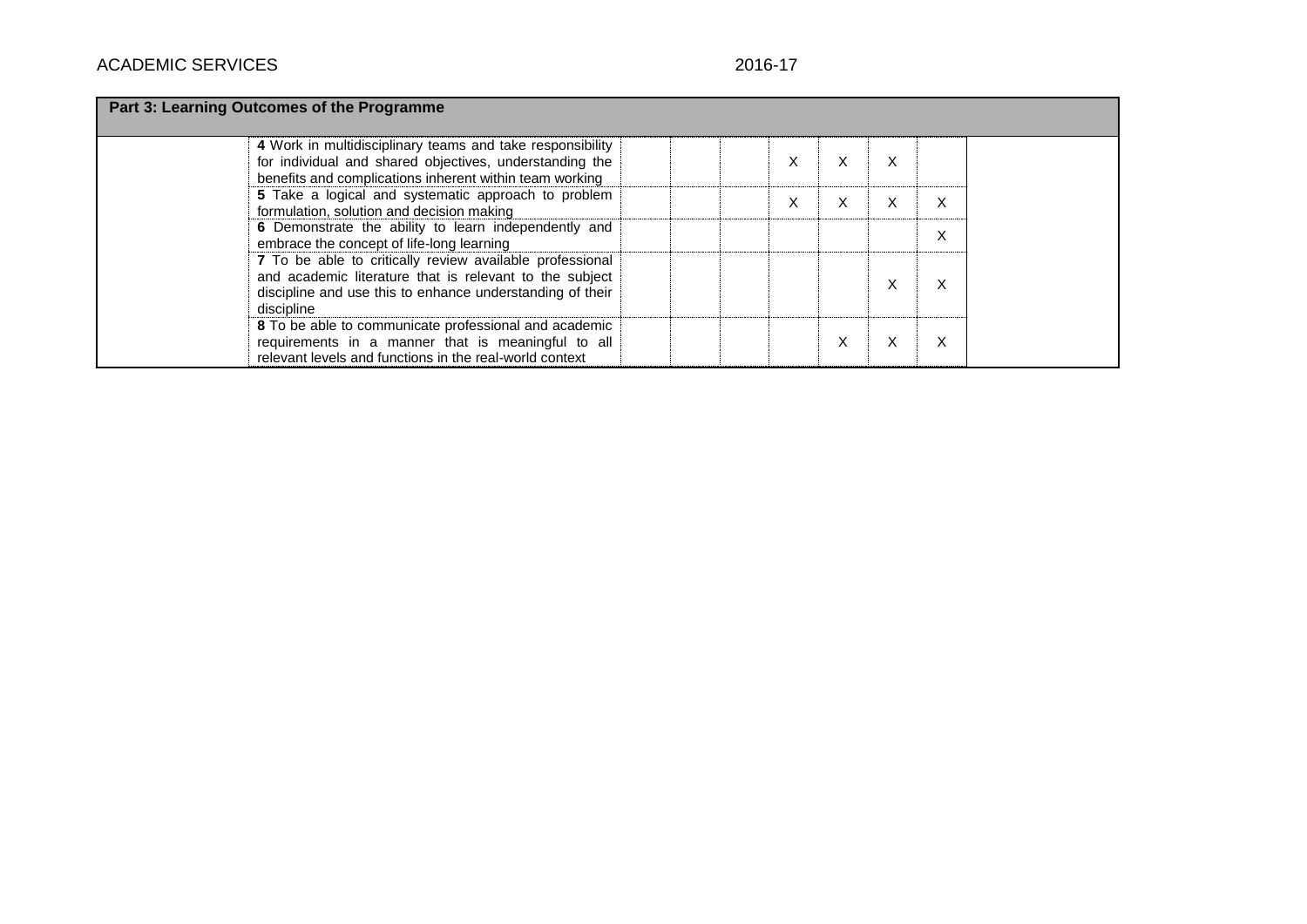# **Part 4: Programme Structure**

This structure diagram demonstrates the student journey from Entry through to Graduation for a typical **full time undergraduate student** including:

- level and credit requirements
- interim award requirements
- module diet, including compulsory and optional modules

| <b>ENTRY</b> |                | <b>Compulsory Modules</b>     | <b>Optional Modules:</b>      | Awards                            |
|--------------|----------------|-------------------------------|-------------------------------|-----------------------------------|
|              |                | • UFMFBM-30-M                 | 15 credits from: (subject to  | Interim awards:                   |
|              |                | <b>Engineering Management</b> | availability)                 |                                   |
|              |                | for Global Challenges         |                               | Certificate of Higher             |
|              |                |                               | $\bullet$ UFMF74-15-M         | Education                         |
|              |                | $\bullet$ UMAD47-15-M         | <b>Advanced Manufacturing</b> | <b>Engineering Business</b>       |
|              |                | Managing Finance              |                               | Management                        |
|              |                |                               | $\bullet$ UFMEE8-15-M         |                                   |
|              |                | • UMKCQT-15-M                 | Principles of Lean            | 60 credits of which must          |
|              |                | <b>Meeting Customer Needs</b> | Engineering                   | include:<br><b>UFMF78-15-M</b>    |
|              |                | $\bullet$ UFMF78-15-M         | • UMOCB3-15-M                 | <b>UFMF77-15-M</b>                |
|              |                | Strategic Analysis of         | Managing Change               | <b>UMAD47-15-M</b>                |
|              |                | <b>Technical Operations</b>   |                               |                                   |
|              | $\overline{ }$ |                               |                               | Postgraduate Diploma of           |
|              | Year           | • UFMF77-15-M                 |                               | <b>Higher Education</b>           |
|              |                | <b>Engineering Project</b>    |                               | <b>Engineering Business</b>       |
|              |                | Management                    |                               | Management                        |
|              |                |                               |                               |                                   |
|              |                | $\bullet$ UFMFJM-15-M         |                               | 120 credits of which must         |
|              |                | Process Design and            |                               | include:                          |
|              |                | Management                    |                               | <b>UFMF78-15-M</b>                |
|              |                | $\bullet$ UFMFTF-60-M         |                               | <b>UFMF77-15-M</b>                |
|              |                | Postgraduate Dissertation     |                               | <b>UMAD47-15-M</b><br>UFMFBM-30-M |
|              |                |                               |                               |                                   |
|              |                |                               |                               |                                   |
|              |                |                               |                               |                                   |
|              |                |                               |                               |                                   |
|              |                |                               |                               |                                   |

## **Part time:**

The programme is not offered part-time

# **Part 5: Entry Requirements**

The University's Standard Entry Requirements apply:

We normally require a honours degree at 2:2 or above in an engineering, science or business related discipline.

We would strongly encourage applicants who do not meet the normal entry requirement, but who do have relevant qualifications or professional experience to apply. Such applicants will be considered on a case by case basis. In your application, you should describe in detail your professional experience and qualifications.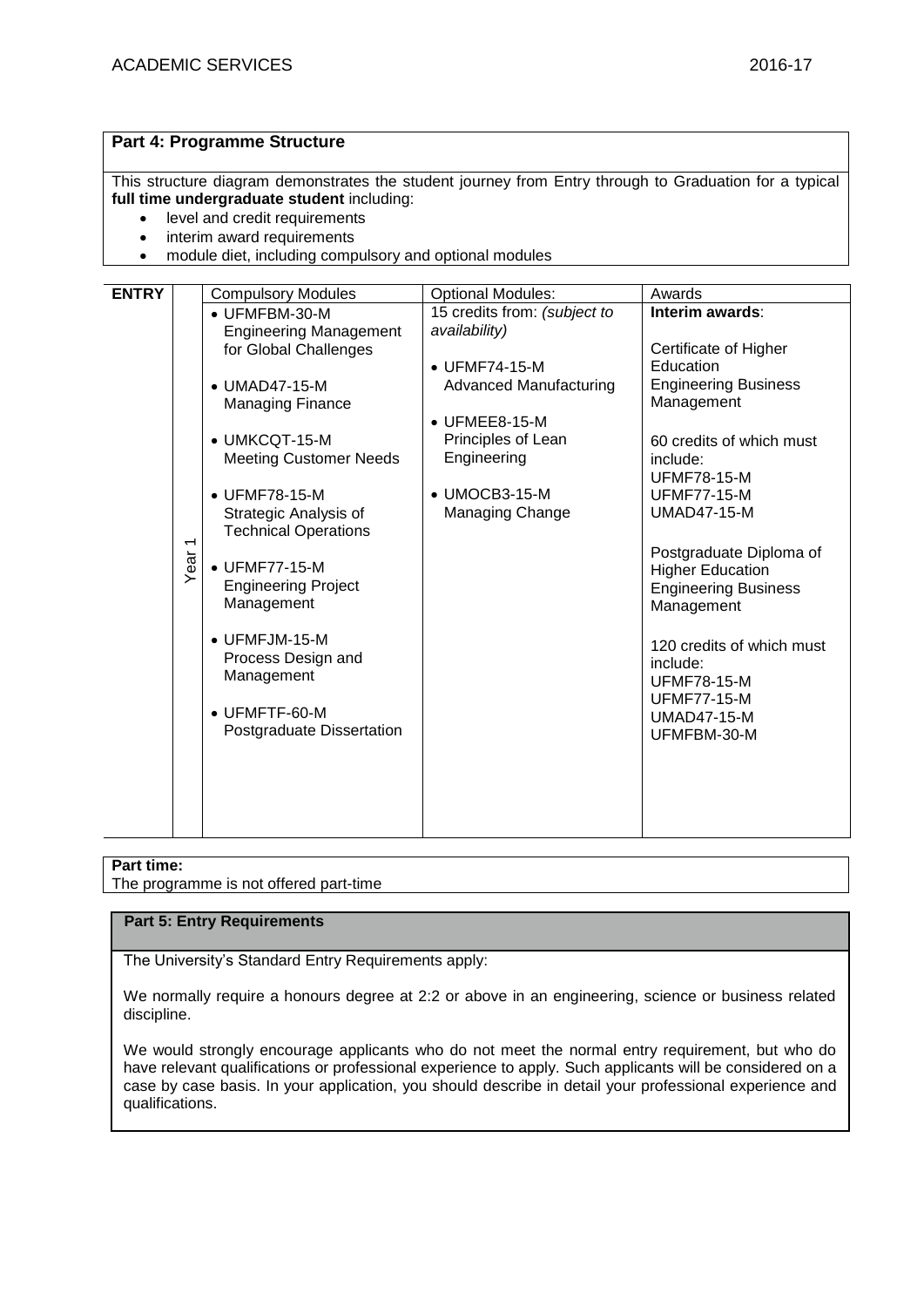## **Part 6: Reference Points and Benchmarks**

Set out which reference points and benchmarks have been used in the design of the programme:

[QAA UK Quality Code for HE](http://www.qaa.ac.uk/assuringstandardsandquality/quality-code/Pages/default.aspx) -Framework for higher education qualifications (FHEQ) -Subject benchmark statements -Qualification characteristics for [Foundation degrees](http://www.qaa.ac.uk/en/Publications/Documents/Foundation-degree-qualification-benchmark-2010.pdf) and [Master's degrees](http://www.qaa.ac.uk/en/Publications/Documents/Masters-Degree-Characteristics-2010.pdf)

[QAA Subject Benchmark statement for Engineering \(2015\)](http://www.qaa.ac.uk/en/Publications/Documents/SBS-engineering-15.pdf)

[QAA Subject Benchmark statement for Business and Management \(2015\)](http://www.qaa.ac.uk/en/Publications/Documents/SBS-business-management-15.pdf)

[Strategy 2020](http://www1.uwe.ac.uk/about/corporateinformation/strategy.aspx) **[University](http://www1.uwe.ac.uk/aboutus/policies) policies** Staff research projects Any relevant PSRB requirements Any occupational standards